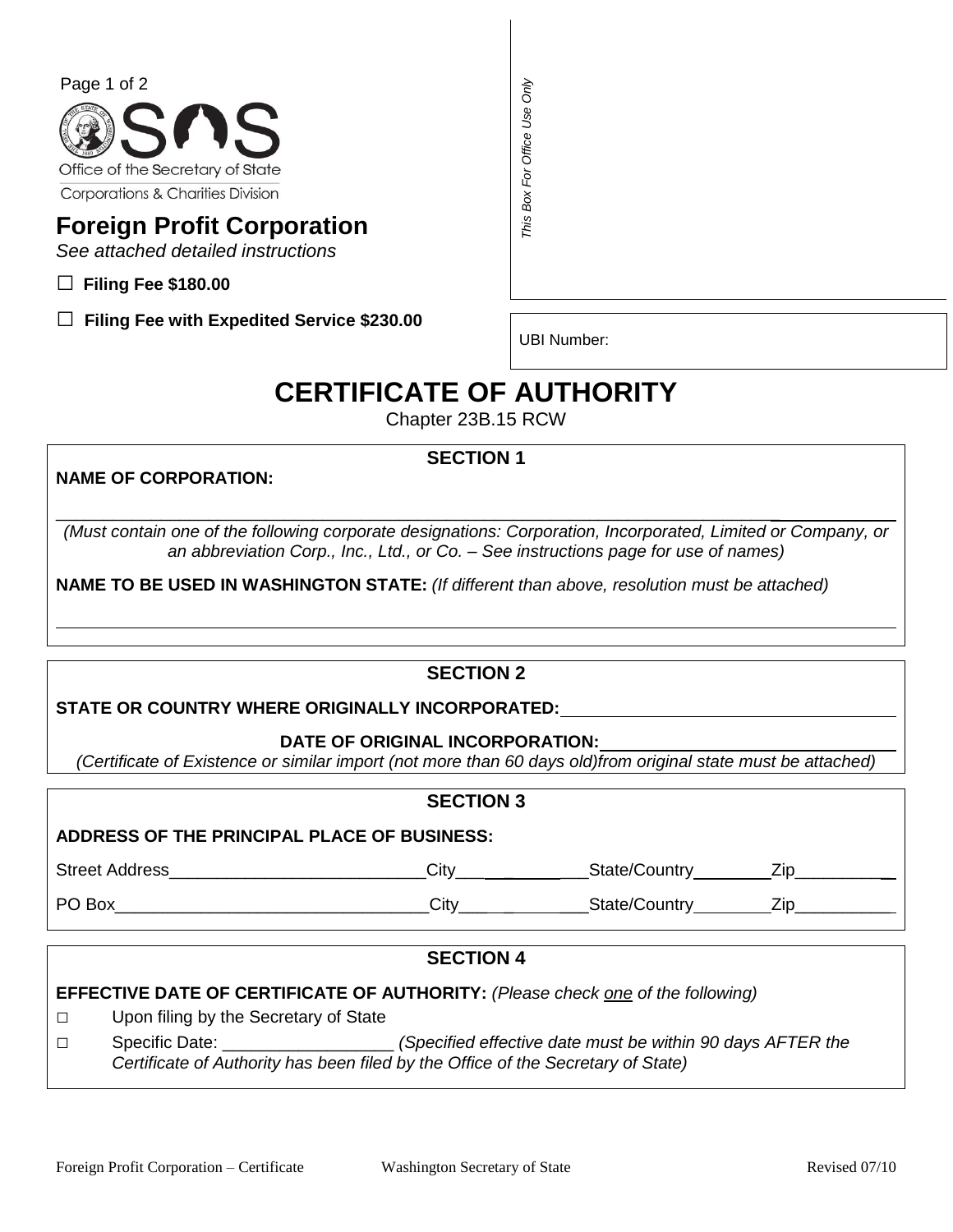# **SECTION 5**

**TENURE:** *(Please check one of the following and indicate the date if applicable)* 

- □ Perpetual existence
- 

□ Specific term of existence \_\_\_\_\_\_\_\_\_\_\_\_\_\_\_ *(Number of years or date of termination)* 

## **SECTION 6**

# **DATE CORPORATION BEGAN DOING BUSINESS IN WASHINGTON STATE:**

|                                                                                                                                                                                                                                                                                                                                                                          | <b>SECTION 7</b> |                                                       |                                |
|--------------------------------------------------------------------------------------------------------------------------------------------------------------------------------------------------------------------------------------------------------------------------------------------------------------------------------------------------------------------------|------------------|-------------------------------------------------------|--------------------------------|
| NAME AND ADDRESS OF THE WASHINGTON STATE REGISTERED AGENT:                                                                                                                                                                                                                                                                                                               |                  |                                                       |                                |
|                                                                                                                                                                                                                                                                                                                                                                          |                  |                                                       |                                |
| Physical Location Address (required):                                                                                                                                                                                                                                                                                                                                    |                  |                                                       |                                |
|                                                                                                                                                                                                                                                                                                                                                                          |                  |                                                       |                                |
| Mailing or Postal Address (optional):                                                                                                                                                                                                                                                                                                                                    |                  |                                                       |                                |
|                                                                                                                                                                                                                                                                                                                                                                          |                  |                                                       |                                |
| I consent to serve as Registered Agent in the State of Washington for the above named corporation. I<br>understand it will be my responsibility to accept Service of Process on behalf of the corporation; to forward mail<br>to the corporation; and to immediately notify the Office of the Secretary of State if I resign or change the<br>Registered Office Address. |                  | <b>CONSENT TO SERVE AS REGISTERED AGENT:</b>          |                                |
| $\boldsymbol{\mathsf{X}}$                                                                                                                                                                                                                                                                                                                                                |                  |                                                       |                                |
| <b>Signature of Registered Agent</b>                                                                                                                                                                                                                                                                                                                                     |                  | <b>Printed Name</b>                                   | Date                           |
| <b>NAME AND ADDRESS OF EACH DIRECTOR AND OFFICER:</b>                                                                                                                                                                                                                                                                                                                    | <b>SECTION 8</b> | (If necessary, attach additional names and addresses) |                                |
|                                                                                                                                                                                                                                                                                                                                                                          |                  |                                                       | Title <u>: _______________</u> |
|                                                                                                                                                                                                                                                                                                                                                                          |                  |                                                       |                                |
|                                                                                                                                                                                                                                                                                                                                                                          |                  |                                                       |                                |
|                                                                                                                                                                                                                                                                                                                                                                          |                  |                                                       |                                |
|                                                                                                                                                                                                                                                                                                                                                                          |                  |                                                       |                                |
|                                                                                                                                                                                                                                                                                                                                                                          |                  |                                                       |                                |

*This document is hereby executed under penalties of perjury, and is, to the best of my knowledge, true and correct.* 

**X** \_\_\_\_\_\_\_\_\_\_\_\_\_\_\_\_\_\_\_\_\_\_\_\_\_\_\_\_\_\_\_\_\_\_\_\_\_\_\_\_\_\_\_\_\_\_\_\_\_\_\_\_\_\_\_\_\_\_\_\_\_\_\_\_\_\_\_\_\_\_\_\_\_\_ **Signature of Officer or Chairman** Printed Name/Title Date Phone Number

Foreign Profit Corporation – Certificate Washington Secretary of State Revised 07/10